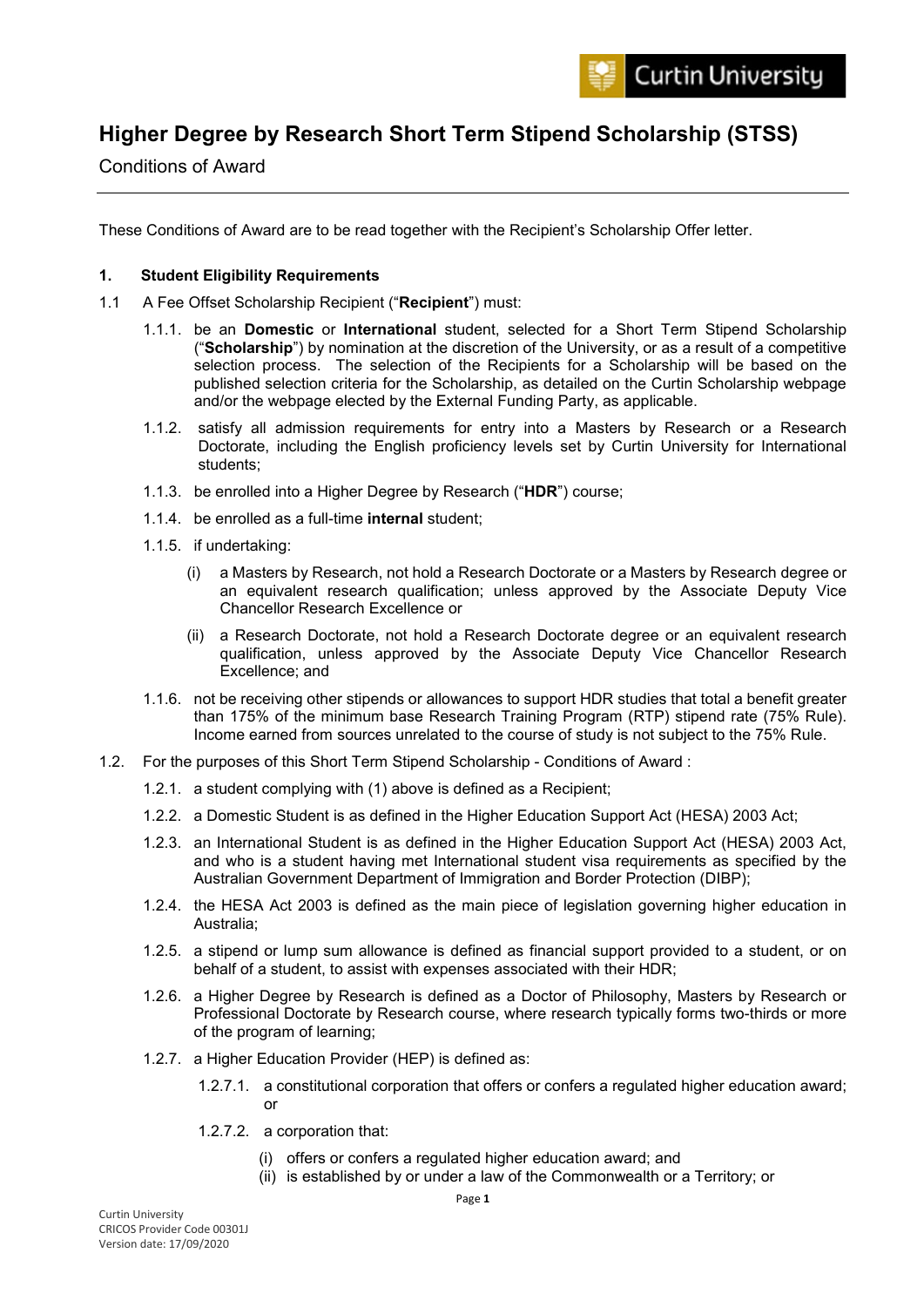

- (iii) a person who offers or confers a regulated higher education award for the completion of a course of study provided wholly or partly in a Territory.
- 1.2.8. an Internal student is defined as an on-campus student whose mode of attendance involves regular ongoing face-to-face learning at the institution for the purpose of supervision and/or **instruction**
- 1.2.9. a Leave of Absence is defined as a formally approved break in enrolment which does not count against the minimum and maximum duration of study, per the [Higher Degree by Research \(HDR\)](https://policies.curtin.edu.au/local/docs/policy/Higher_Degree_by_Research_(HDR)_Admissions_and_Enrolment_Procedures.pdf)  [Admission and Enrolment Procedures.](https://policies.curtin.edu.au/local/docs/policy/Higher_Degree_by_Research_(HDR)_Admissions_and_Enrolment_Procedures.pdf)
- 1.2.10. Conditional status is defined as the academic status associated with the Recipient's enrolment where the Recipient is constrained by conditions to be met by a set deadline determined by the Associate Deputy Vice-Chancellor, Research Excellence.
- 1.2.11. An Australian Permanent Resident is defined as a non-citizen who is the holder of an Australian permanent visa, who can live, work and study without restriction in Australia.
- 1.2.12. Good Standing is defined as the academic status associated with the Recipient's enrolment where the Recipient has achieved satisfactory course progress and is permitted to continue in the course.
- 1.2.13. a Scholarship Letter of Offer is a proposal of support provided to a Recipient to assist with expenses associated with study at Curtin which includes acceptance of terms and conditions relating to the Scholarship.
- 1.3. For the purposes of these Conditions of Award:
	- (i) External Funding Party is defined as an external individual or an entity with which the University engages, transacts or associates in the achievement of its objectives.
	- (ii) Research Training Program (RTP) is defined as a single flexible pool of government funding to support both Domestic and International students undertaking Research Doctorate and Masters by Research degrees.

# **2. Commencement**

- 2.1 Recipients offered a Scholarship are expected to commence the degree within the dates specified in the letter of offer or the Scholarship may be withdrawn by the University.
- 2.2 Approval to commence the Scholarship after the dates specified in the letter of offer must be obtained from the Associate Deputy Vice-Chancellor, Research Excellence (or delegate).
- 2.3 Where the applicable Scholarship is funded by an External Funding Party, approval to commence Scholarship after the dates specified in the letter of offer must be provided by the External Funding Party before the request can be considered by the University.

#### **3. Period of Support**

- 3.1 A Recipient's period of support is detailed in the Recipient's Scholarship Offer.
- 3.2 Extensions to the period of support will be considered on a case-by-case basis. Where the applicable Scholarship is funded by an External Funding Party, approval to extend the Scholarship must be provided in writing by the External Funding Party.
- 3.3 Changes to course enrolment, as defined in clause 7 do not constitute sufficient grounds for a subsequent extension.
- 3.4 Employment commitments, cannot be accepted as grounds for an extension of duration of the Scholarship.

#### **4. Value of Scholarship**

4.1 The value of the Scholarship will be detailed in the Recipient's Scholarship letter of offer.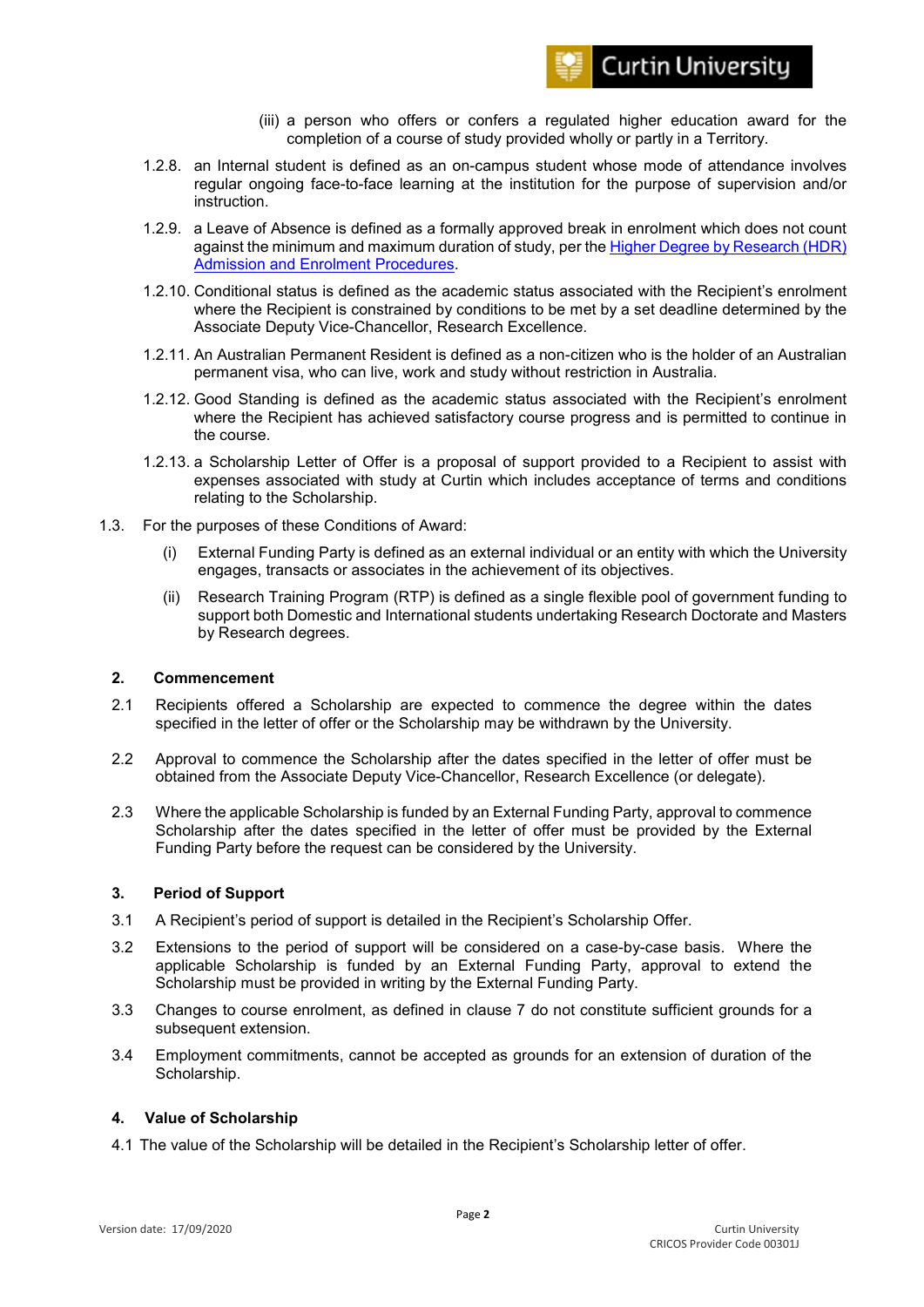

- 4.2 The stipend may be disbursed to the Recipient in the form of a fortnightly stipend or lump sum allowance. The disbursement schedule will be detailed in the Recipient's Scholarship letter of offer.
- 4.3 The University will administer to each full time Recipient an approved stipend or allowance rate that is exempt from taxation.
- 4.4 Part-time Recipients are only entitled to the approved part-time stipend or allowance rates and are not exempt from taxation. The part-time rate is adjusted for taxation so that part-time Recipients receive half the amount paid to full-time Recipients.
- 4.5 The short term stipend rates may be indexed each year in accordance with the HESA Act 2003 and will be detailed on your letter of offer. Lump sum allowances will not be indexed.

#### **5. Funding outside the Scholarship**

- 5.1 The Recipient is permitted to:
	- a) obtain funds for fieldwork, equipment or other expenses not covered by the Scholarship;
	- b) obtain funding for overseas travel costs from other Australian Government awards or any other source; and
	- c) receive income derived from part-time work undertaken within the Conditions set by the University as per clause 9.

#### **6. Approval of a Part-time Scholarship**

- 6.1 Request to undertake part-time study must be made in writing and will be considered by the Associate Deputy Vice Chancellor, Research Excellence. In approving a part-time Scholarship, the institution must be satisfied that the Recipient has an exceptional circumstance which limits the Recipient's capacity to undertake full time study.
- 6.2 The University may approve a part-time Scholarship where a Recipient has:
	- 6.2.1 carer responsibilities for a pre-school child;
	- 6.2.2 carer responsibilities for school-aged children as a sole parent with limited access to outside support;
	- 6.2.3 carer responsibilities for an invalid or disabled spouse, child or parent; or
	- 6.2.4 a medical condition, which limits the capacity to undertake full-time study (supported by medical certification).
- 6.3 Part-time Recipients are subject to the same restrictions on employment as full-time Scholarship Recipients.
- 6.4 Where the applicable Scholarship is funded by an External Funding Party, approval to undertake part-time study must be provided by the funding body before the request can be considered by the Associate Deputy Vice Chancellor, Research Excellence.
- 6.5 Where applicable Associate Deputy Vice Chancellor, Research Excellence has the discretion to offer part-time Scholarships falling outside clause 6.2. Such Scholarships may be subject to variation in period of support as defined in clause 3, and will be defined within the Scholarship letter of offer.
- 6.6 An International Recipient as defined by clause 1.2.3 will not be permitted to undertake part time study.
- 6.7 Scholarship Recipients approved to study part-time may revert to full-time study at any time with the permission of the University.

#### **7. Changing Courses**

- 7.1 Curtin University may approve a Recipient's request to change research area providing:
	- 7.1.1 the new research area is one of the University's areas of research concentration;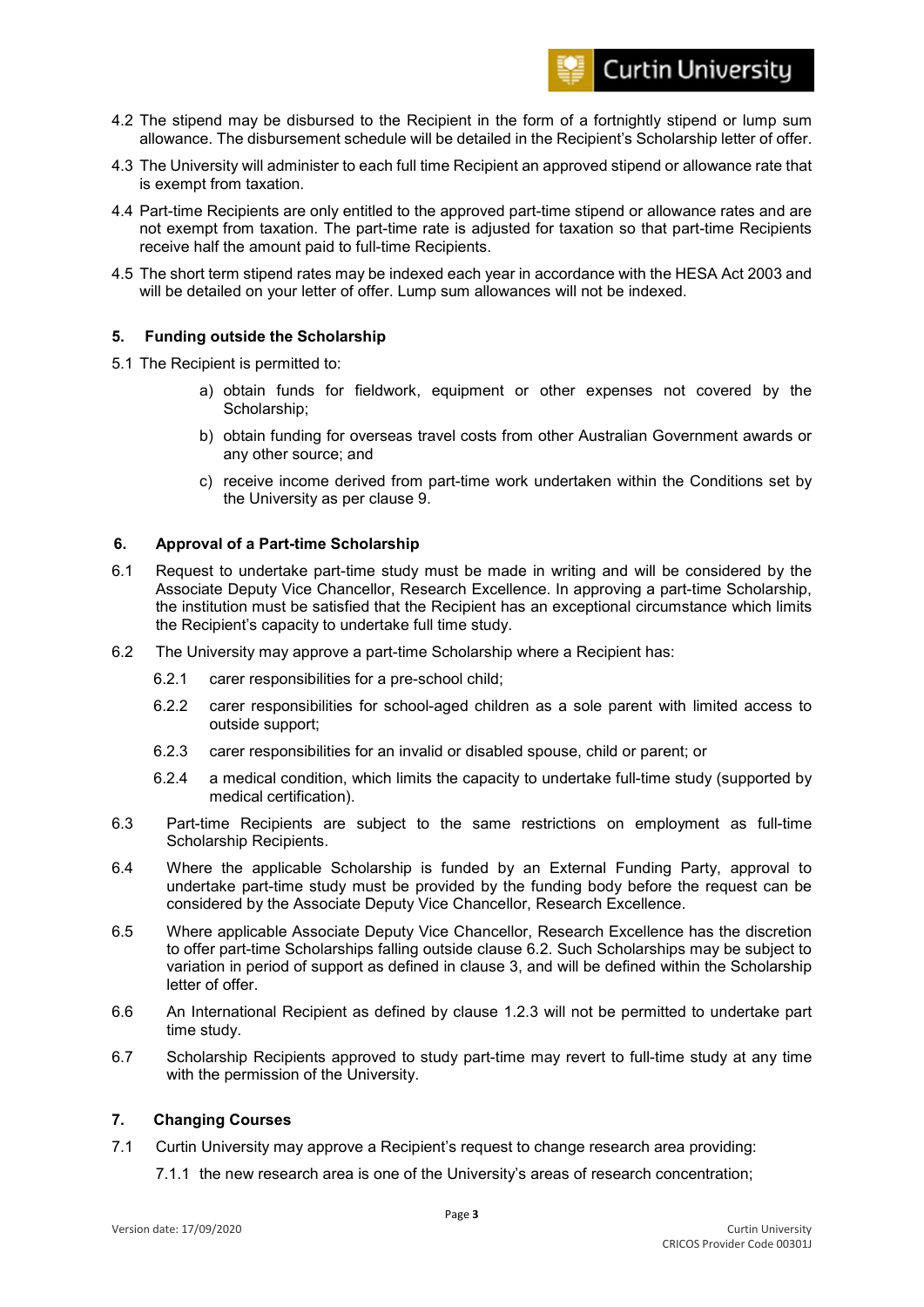

- 7.1.2 there is agreement between the relevant two Heads of Enrolling Schools who will be impacted by the change; and
- 7.1.3 where the applicable Scholarship is funded by an External Funding Party, approval to change course must be provided by the External Funding Party before the request can be considered by the University.
- 7.2 Where a Recipient changes course of study to another HDR degree at the same level, the period of support remains unchanged.
- 7.3 Where a Recipient changes course of study to another HDR degree at a different level, the period of support detailed in the letter of offer will remain unchanged where:
	- 7.3.1 Permission from the scholarship funder has been sought;
	- 7.3.2 The recipient has not passed there Fully EFTSL Consumed (FEC Date); and
	- 7.3.3 The Recipient has not submitted there thesis unless otherwise approved by the Associate Deputy Vice Chancellor, Research Excellence
- 7.4 Scholarships may not be transferred to another University. Recipients are expected to complete their Higher Degree by Research course at Curtin University.

#### **8. Suspension of Scholarship**

- 8.1 In exceptional circumstances, Recipients may apply for suspensions of their Scholarship, where the Associate Deputy Vice Chancellor, Research Excellence must be satisfied that the exceptional circumstances are beyond the Recipient's control.
- 8.2 Where relevant, periods of suspension approved will be covered by a Leave of Absence.
- 8.3 Where the applicable Scholarship is funded by an External Funding Party, approval to suspend the Scholarship must be provided by the External Funding Party.
- 8.4 Recipients are not normally allowed suspension of their Scholarship within six (6) months of taking up the Scholarship or prior to having their Milestone 1 approved.
- 8.5 The University may suspend the Scholarship if the Recipient:
- 8.6 has been placed on Conditional status by the University, and has failed to meet those conditions within the specified timeframe;
- 8.7 has failed to obtain approval for overseas travel; and/or
- 8.8 has failed to resume study at the University on the return date specified after a period of approved research off-campus and/or outside Australia as detailed in clause 13.
- 8.9 The Short Term Scholarship Stipends will not be back paid during the suspension period, per clause 8.6, if a Recipient is re-instated to Good Standing.

#### **9. Employment**

- 9.1 The University does not require Recipients to undertake employment.
- 9.2 In agreed circumstances, the University may permit a Recipient to undertake a limited amount of University teaching or other work, as long as these activities do not interfere with progress in the HDR course, and where relevant are consistent with the conditions of the Recipient's student visa.
- 9.3 There is no limit on the income amount a Recipient can receive from part-time employment. Recipients are expected to seek independent taxation advice relating to such employment.
- 9.4 A Recipient is permitted to undertake during weekdays no more than eight hours in total of parttime paid employment between 9.00am to 5.00pm. This excludes university holidays.
- 9.5 Full time Recipients are expected to dedicate four days a week to study.
- 9.6 Fractional-time or casual academic-equated appointments will not be permitted unless there is compliance with clause 9.4.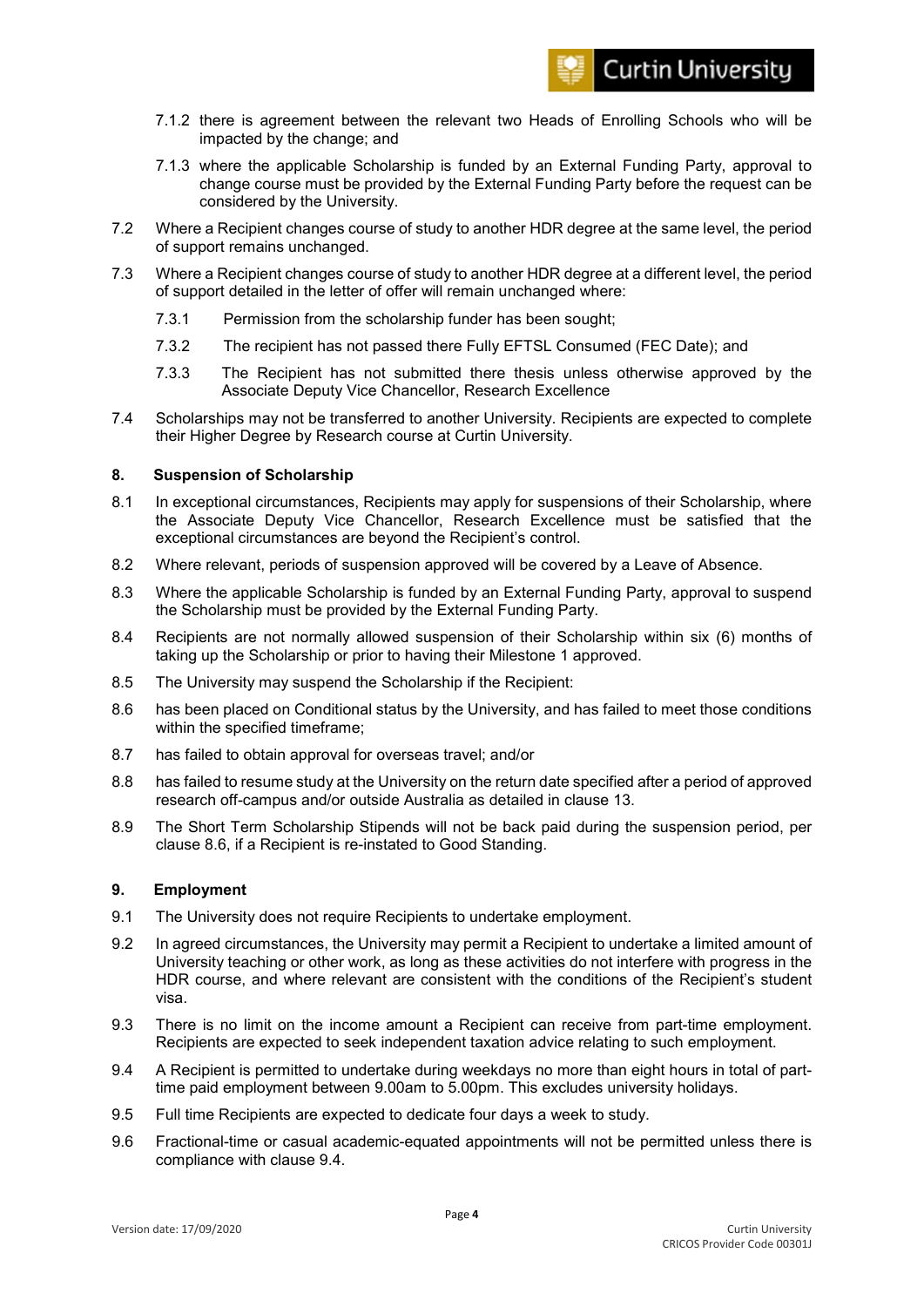9.7 Volunteer work or service to University committees will not be permitted unless there is compliance with clause 9.4.

#### **10. Research Off-Campus and/or outside Australia**

- 10.1 The University may approve Recipients conducting up to 12 months of their research off-campus and/or outside Australia if:
- 10.1.1 the research is essential for completion of the degree.
- 10.1.2 appropriate risk management is undertaken;
- 10.1.3 there is adequate supervision;
- 10.1.4 the Recipient remains enrolled; and
- 10.1.5 the Milestone 1 has been approved and the appropriate ethics clearance has been obtained.
- 10.2 In the situation where Recipients have to conduct more than 12 months of their research offcampus and/ or outside Australia, Recipients will require approval from the Enrolling School.
- 10.3 Part-time Scholarship Recipients seeking to conduct research outside of Australia will require approval from the Associate Deputy Vice-Chancellor, Research Excellence.
- 10.4 For research outside of Australia, International Recipients on a student visa will contact Student Services, International Student Visas to seek advice to ensure that their student visa remains valid for their return to Australia.
- 10.5 Failure to resume study at the University on the date specified for return after a period of approved off-campus research may result in the Scholarship being terminated as detailed in clause 12.

#### **11. Research at Other Organisations**

- 11.1 The University may approve a Recipient conducting a substantial amount of research at organisations outside the higher education sector provided that adequate support, supervision, training, and research freedom for the Recipient is available at the other organisation and on the understanding that the University will still be responsible for the Recipient.
- 11.2 The rights to intellectual property should be resolved prior to commencement at the other organisation.
- 11.3 The required ethics approval from the University will be obtained prior to conducting this research.

#### **12. Termination of Scholarship**

- 12.1 The Scholarship will be terminated in the following circumstances:
- 12.1.1 on the day the thesis is submitted for examination or at the end of the Scholarship, whichever is earlier;
- 12.1.2 if the Recipient ceases to meet the eligibility requirements specified per clause 1 of these Conditions, other than during a period in which the Scholarship has been suspended or during a period of approved leave;
- 12.1.3 if in the opinion of the University, or the External Funding Party, whichever of the two entities is responsible for funding the Scholarship, the course of study is not being carried out with competence and diligence or in accordance with the offer of the Scholarship;
- 12.1.4 if the University has suspended the Scholarship and the Recipient fails to demonstrate progress within a reasonable time frame;
- 12.1.5 on the death or incapacity of the Recipient, or course withdrawal;
- 12.1.6 if the University determines the Recipient has committed serious misconduct, including but not limited to the provision of false or misleading information;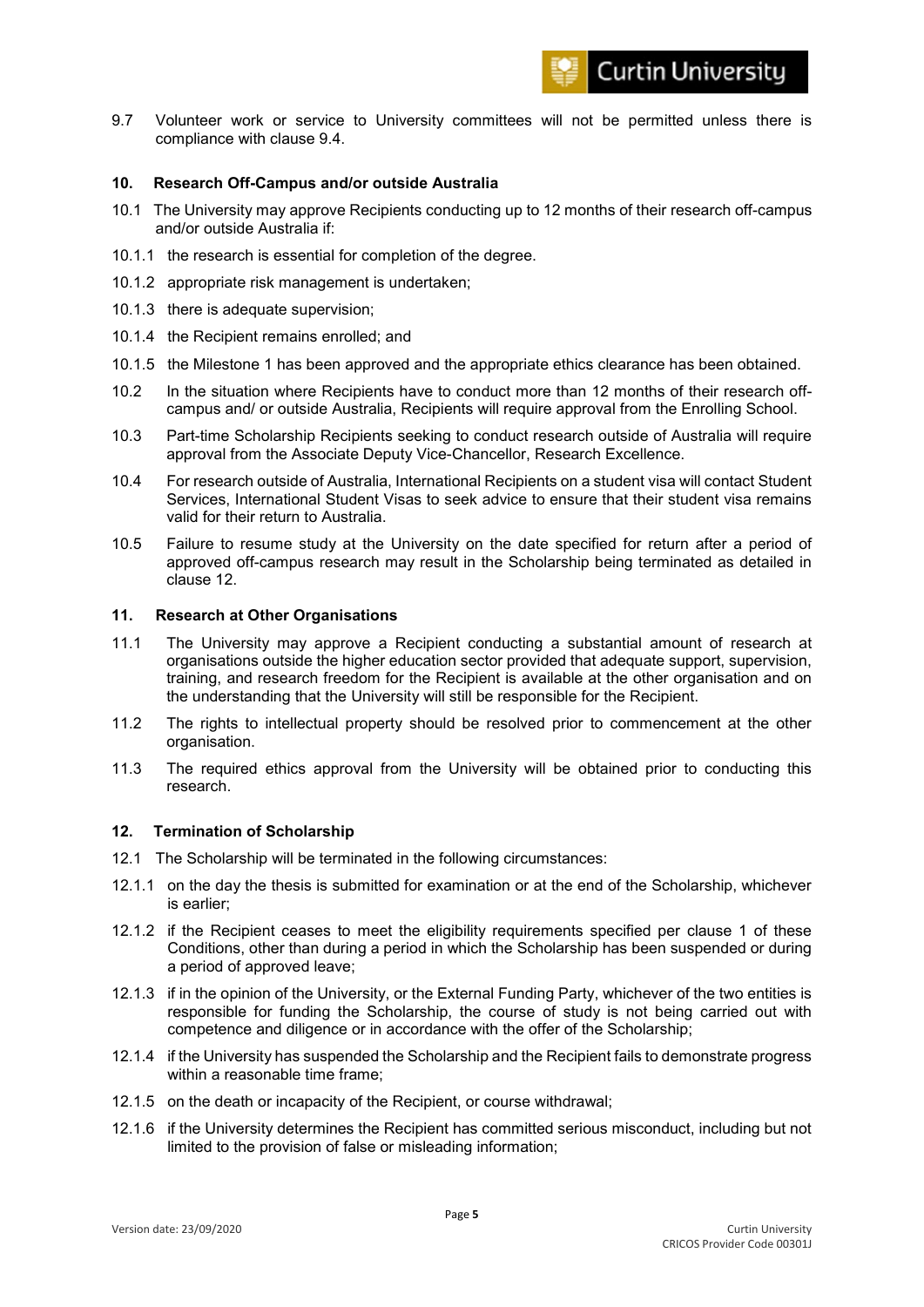- 12.1.7 if the Recipient does not resume study at the conclusion of a period of suspension or does not make arrangements to extend the period of suspension;
- 12.1.8 if the Recipient accepts additional awards, scholarships or salaries to undertake their HDR providing a benefit total greater than 175% of the base RTP Stipend Scholarship rate pro rata; and/or
- 12.1.9 if the Recipient ceases to be a full-time student and when approval has not been obtained from the institution to hold the Scholarship on a part-time basis.
- 12.1.10 If the Scholarship is terminated, it cannot be re-activated unless the termination occurred in error.

# **13. Eligibility for Concurrent Scholarships**

- 13.1 A Recipient may receive a concurrent scholarship or allowance to undertake their HDR if all stipends and allowances provide a benefit less than a total of 175% of the base RTP Stipend Scholarship rate pro rata.
- 13.2 Income earned from sources unrelated to the course of study is not subject to the 13.1.

# **14. Leave Entitlements**

- 14.1 Short term stipend scholarships do not provide provision for paid leave on top on the standard leave provisions provided to all HDR students as part of enrolment into a HDR course.
- 14.2 Recipients are required to take a Leave of Absence from their HDR course for periods of extended sick leave in excess of 4 weeks.

#### **15. Erroneous Overpayment of Scholarship**

- 15.1 A Recipient who is taking leave from their HDR course is expected to submit the prescribed approval form in a timely manner and, where possible in advance in order to avail receiving an overpayment of their Scholarship. In circumstances where an overpayment does occur, reimbursement of the overpaid amount is required in accordance with the instructions of the University.
- 15.2 In the situation where a Recipient is overpaid an amount, the University may recover the overpayment by withholding future payments at the same rate which the amount was overpaid.

#### **16. Confidentiality**

16.1 The deliberations and decisions of the University and/or delegate officers and/or External Funding Party relating to allocation, selection and award of Scholarships are confidential.

#### **17. Legal Advice**

17.1 All Recipients are strongly recommended to seek their own independent legal advice regarding intellectual property and other contractual arrangements, both with the University and any other external parties.

#### **18. Variation of Conditions**

18.1 These conditions may be varied from time to time at the discretion of the Associate Deputy Vice Chancellor, Research Excellence.

#### **19. Provision of False or Misleading Information**

- 19.1 If the University knows or has reason to believe that a Recipient has provided false or misleading information to the University in relation to the Scholarship, the University will immediately:
	- 19.1.1 re-assess the Recipient's Scholarship entitlements; and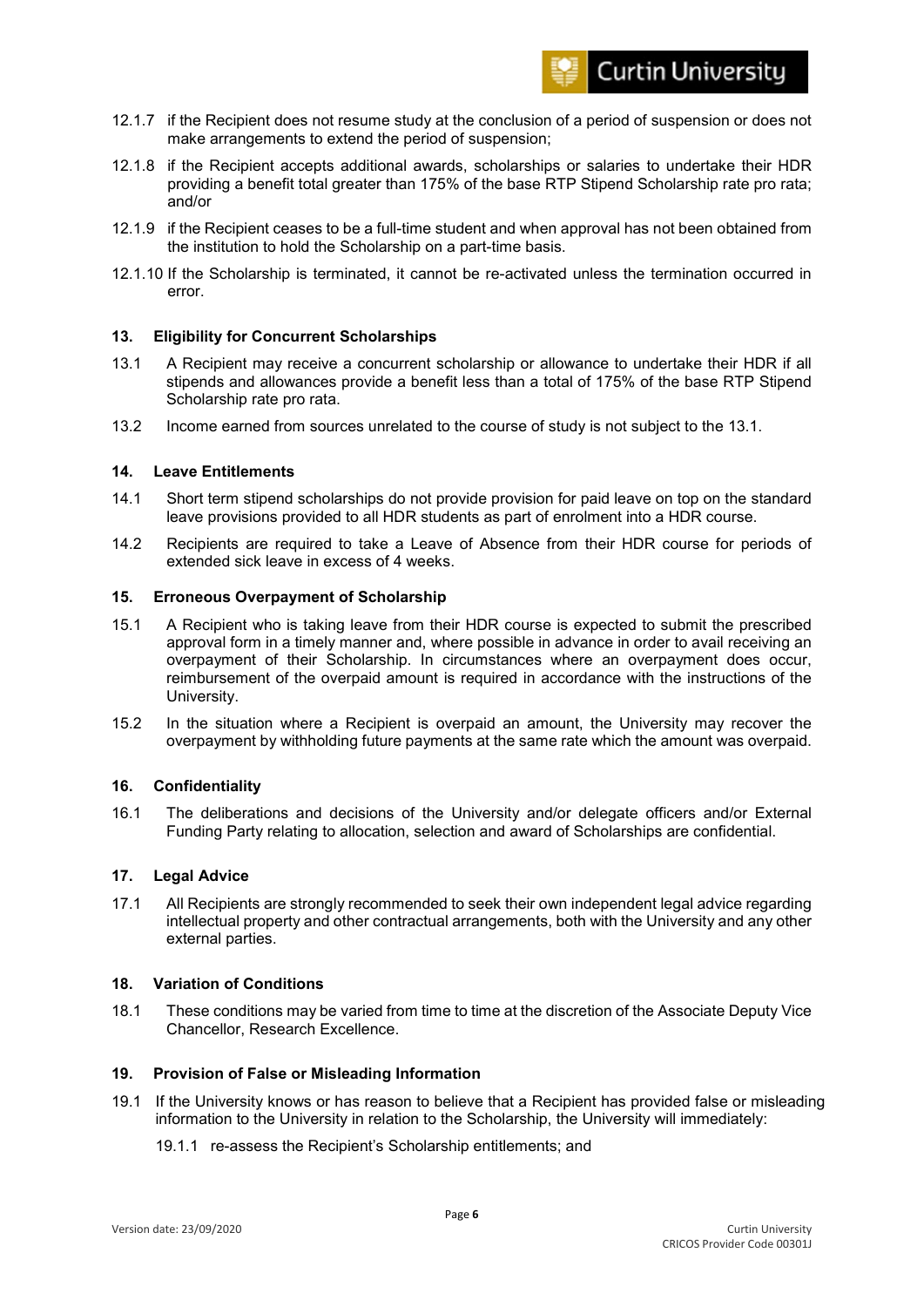

19.1.2 where relevant, notify the Department of Education and Training or Department of Immigration and Border Protection of the suspected offence and provide where requested, a copy of the Recipient's application and any other relevant information.

#### **20. Specific University Obligations**

- 20.1 University will abide by the Australian Code for the Responsible Conduct of Research.
- 20.2 The University will be fair and equitable in the use of its discretionary powers.
- 20.3 The right of the Recipient to appeal decisions is recognised. The University will advise Recipients of appropriate appeal mechanisms for resolution of any disputes which might arise during their period of enrolment.

#### **21. Specific Recipient Obligations**

- 21.1 A Recipient acknowledges and agrees that he or she :
	- 21.1.1 will diligently and to the best of their ability apply themselves to the successful completion of the degree;
	- 21.1.2 will conform to the rules (including disciplinary provisions) of the University;
	- 21.1.3 will abide by the Australian Code for the Responsible Conduct of Research;
	- 21.1.4 will provide all reports required by the University including an annual progress report submitted through the Graduate Research School. If the University does not consider that progress to be satisfactory, the Recipient will be placed on Conditional status and/or the Scholarship may be terminated; and
	- 21.1.5 will abide where relevant by the National Health and Medical Research (NHMRC) and Australian Research Council (ARC) Codes on Human and Animal Research Conditions and decisions of the Safety and Ethics committees of the University.
- 21.2 A Recipient will advise the University within ten (10) working days in writing if he or she:
	- 21.2.1 leaves Australia for reasons other than approved overseas study, approved suspension or approved annual leave;
	- 21.2.2 discontinues full time study;
	- 21.2.3 is absent from full time study for a period of ten (10) working days or longer without prior approval; and/or
	- 21.2.4 is granted another scholarship from the Australian Government or its statutory authorities, or other industry support in the form of a scholarship of equal value.

### **22. Related Links**

Australian Code for the Responsible Conduct of Research

[\(https://www.nhmrc.gov.au/about-us/publications/australian-code-responsible-conduct-research-2018\)](https://www.nhmrc.gov.au/about-us/publications/australian-code-responsible-conduct-research-2018)

Curtin Scholarships webpage

[\(http://Scholarships.curtin.edu.au/\)](http://scholarships.curtin.edu.au/)